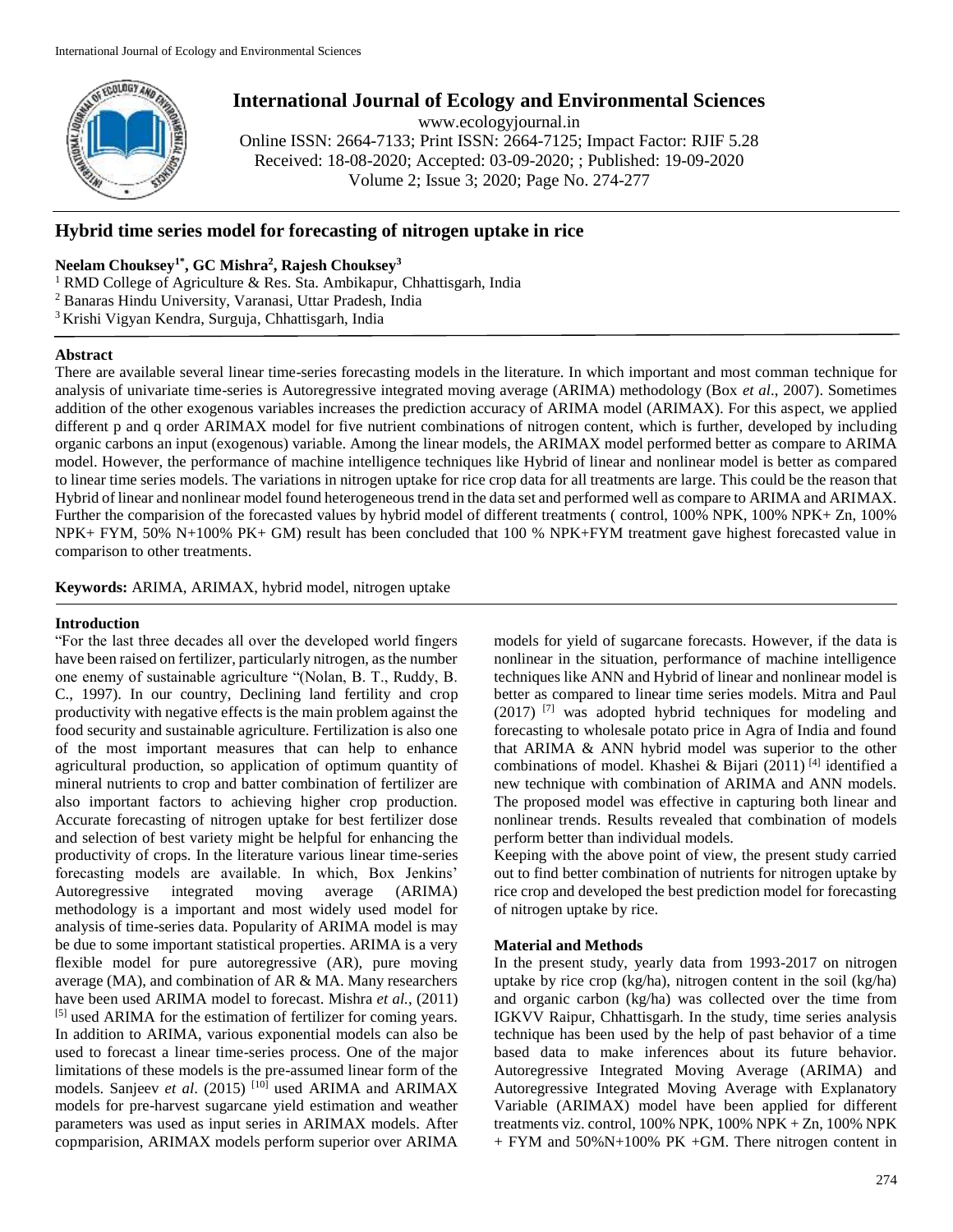the soil and organic carbon used as explanatory variables in the ARIMAX model for nitrogen uptake by rice. In the nonlinear techniques, ANN and Hybrid (ARIMAX +ANN) models have been used on all treatments for nitrogen uptake.

#### **Autoregressive Integrated Moving Average (Arima) Model**

It is linear time series model. By achieving greater flexibility in model fit the actual time series with both autoregressive and moving average processes. Suppose to the values equally spaced time epochs are *t*, *t* -*1*, *t* -2, by  $y_t$ ,  $y_{t \square}$ ,  $y_{t \square}$ ,  $y$  $=$ (01  $\psi$ *r*-1 + (02  $\psi$ *r*-2 + (03  $\psi$ *r*-3 +...+ (0*π*  $\psi$ *r*-*π*+  $\epsilon$  1 -  $\theta$ 1  $\epsilon$  *r*-1 -  $\theta$ 2  $\epsilon$  *r*-2  $-\theta_3 \varepsilon_{\tau-3} + \dots - \theta \theta \varepsilon_{\tau-\theta} \dots (1)$ 

Where,  $\phi$  is autoregressive coefficient,  $\theta$  is moving average coefficient and  $\varepsilon_t$  is white noise. This is written by ARMA (p,q) model. ARIMA model is used for nonstationary series because it is a combination of autoregressive (AR), integration (I) and moving average (MA). An ARIMA model is usually stated as ARIMA (p, d, q). Box and Jenkins (1976)<sup>[1]</sup> proposed a practical four-stage procedure for finding a good model. The ARIMA model is carried out by 4 steps, identification, estimation and diagnostic checking and forecasting.

### **Autoregressive Integrated Moving Average with Explanatory Variable (Arimax) – Transfer Function Model**

"There is not possible to express the multivariate time series changing rules using the ARIMA model with only one time series. The reason is that the only ARIMA model is imperfect. Therefore, it is necessary to create a model with multivariate ARIMAX model." (Fan *et al*. 2009; Chadsuthi *et al*. 2012).

Let there is two stationary time series  $Y_t$  and  $X_t$ . Then the model can be written as:

$$
Y_t = C + V(B) X_t + N_t
$$
 (2)

"Where  $Y_t$  is the output series (nitrogen uptake),  $X_t$  is the input series (nitrogen content and organic carbon), C is constant term and  $N_t$  is the stochastic disturbance. V (B)  $X_t$  is the transfer function, which allows *X* to influence *Y* via a distributed lag and *B* is backshift operator."

Then, we have ARIMAX model formula with maximum lag (p) *Y* 

$$
= X + \varpi_0 E_{\tau} + \varpi_1 E_{\tau-1} + \varpi_2 E_{\tau-2} + \varpi_3 E_{\tau-3} + \dots + \varphi_{\pi} \psi_{\tau-\pi} + (\theta \psi_{\tau-\theta} + N_{\tau})
$$
\n
$$
+ N_{\tau}
$$
\n(3)

Where  $\phi$  autoregressive coefficient with p order and  $\theta$  is is moving average coefficient with q order. ARIMAX is similar as construction of ARIMA model (identification, estimation and diagnostic checking).

#### **Artificial neural network (ANN)**

"A neural network is characterized by (1) It is make pattern of connections between the neurons (called its architecture), (2) its method of determining the weights on the connections (called its training, or learning, algorithm) and (3) its activation function" (Fauset, 1994). In ANN, multilayer perception is a simple structure and a fast training process. To model time series data (TSD) using ANN, y<sup>t</sup> is expressed as a non-linear function f of y  $t-1$ ,  $y$   $t-A$ , where A is the lag till which the TSD points are involved in prediction. The model equation is

$$
Y_t = g (y_{t-1}, y_{t-2}, y_{t-A}) + v_t
$$
 (4)

Where  $v_t$  is the noise or error term. The Transfer Function (TF) of the hidden layer can be a linear, sigmoid, tan-sigmoid or logsigmoid in nature.

The sigmoidal (logistic) function

$$
f(y) = \frac{1}{1 + e^{-y}}\tag{5}
$$

## **Hybrid Model (ARIMAX & ANN)**

Zhang (2003) developed a hybrid time series approach is a combination of linear and nonlinear components. We can write hybrid model as

$$
y_t = L_t + N_t \tag{6}
$$

Where  $L_t$  is linear and  $N_t$  is nonlinear component. Both the two component are to be estimated for time series. For developing hybrid model, steps are as follows:

- 1. ARIMAX model is be fitted in the time series data.
- 2. In the next step obtained residual from the ARIMAX model suppose  $e_t$  denotes residual of linear time series model.

$$
e_t = y_t - \widehat{L}_t \tag{7}
$$

Where  $L_t$  = forecast value of linear time series  $y_t$  = observed value time series

3. Linearity of residual is to be checked by BDS (Brock- Dechert-Scheinkman) test.

4. Once the residuals are confirmed to the nonlinear nature, then it is used as a nonlinear series in the model ANN.

5. At the last stage combine the linear and non-linear component.

$$
\widehat{\mathcal{Y}}_t = \widehat{L}_t + \widehat{N}_t \tag{8}
$$

It is easily understand by graphical representation of hybrid model techniques. (Fig.1)



**Fig 1:** graphical representation of hybrid model (ARIMAX + ANN).

#### **Accuracy of Models**

Models are comparing according to the lowest valest of root mean square error (RMSE), highest value of coefficient of determination  $(R<sup>2</sup>)$ .

$$
R^{2} = \frac{\sum_{i=1}^{n} (\hat{X}_{i} - \bar{X}_{i})^{2}}{\sum_{i=1}^{n} (X_{i} - \bar{X}_{i})^{2}}
$$
(9)

RMSE = 
$$
\sqrt{\frac{\sum_{i=1}^{n} (X_i - \bar{X}_i)^2}{n}}
$$
 (10)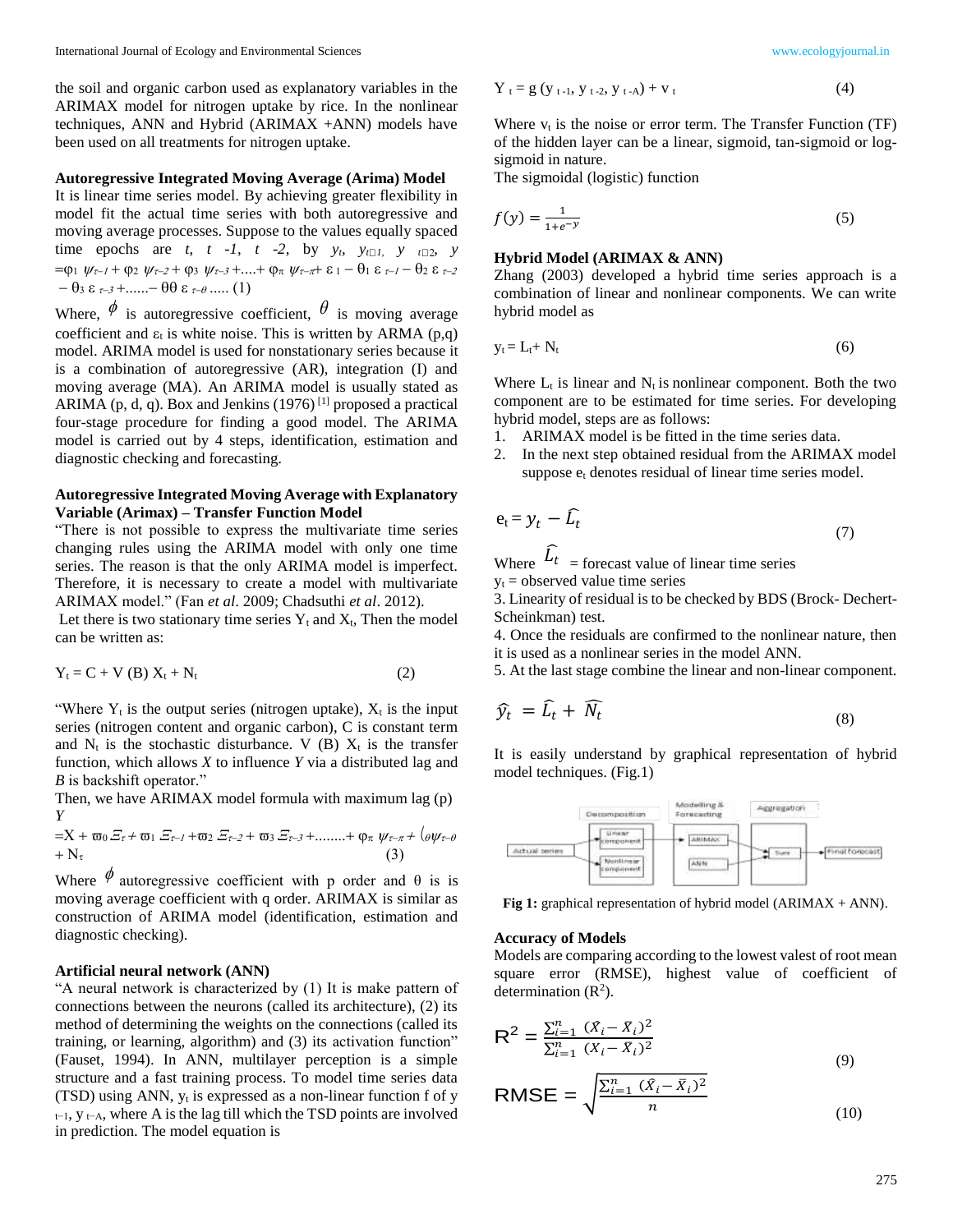## **Results and Discussion**

Time series plot (fig.2) shows that treatment NPK  $+$  FYM, performs consistently higher nitrogen uptake and increases at maximum time than others. Control and 100% N Treatment gave the decreasing trend. There was much variation exists in nitrogen uptake for different treatments and the pattern have been not systematic for all time. Fig.2 indicated that the data under consideration is heterogeneous. Hence, stationarity has been checked and found that all most series has been non-stationary in nature.



**Fig 2:** the Time series plot of nitrogen uptake for different treatments.

After the evaluation of trend of every series, our next task was to select model to forecasting the data for the coming years. On the basis of linear time series, ARIMA was adopted for the forecasting of nitrogen uptake. Sometimes addition of the other exogenous variables increases the prediction accuracy of ARIMA

model (ARIMAX). For this aspect, there applied different p and q order ARIMAX model for five nutrient combinations of nitrogen uptake, which has been further developed by including nitrogen content and organic carbon as input (exogenous) variables. Different p and q ARMA & ARMAX model fitted and best model was chosen according to lowest value of RMSE along with highest value of  $\mathbb{R}^2$  for different treatment of nutrient combination.

ANN fitted to the time series data with the help of multilayer perception neural network. Sigmoid and linear functions used as activation function in hidden layers. The Levenberg Marquardt back propagation algorithm has been used for ANN model building. More than 80 percent of the observations in data set have been taken for model training and remaining data for testing and validation.

As discussed hybrid methodology in above methology section, first step is to test the nonlinearity of the residuls by ARIMAX residuls of nitrogen uptake on different treatment (control, 100% NPK, 100% NPK+Zn, 100% NPK+ FYM, 50% N+100% PK + GM). Further a statistical test *i.e.* Dechert-Scheinkman test was applied to test the nonlinearity of the residulas, the all residual series has been found to be nonlinear. After that it has been modelled and predicted using nonlinear models. The nonlinear models namely ANN has been used for modeling. For the hybrid model the ARIMAX residuals predicted from ANN was combined with forecast obtained from ARIMAX model.

**Table 1:** Comparison of forecasting performance of all models for nitrogen uptake time series

| <b>Treatment</b>   | <b>Model</b>        | <b>R-squared</b> | <b>RMSE</b> | <b>Forecasted value</b> |
|--------------------|---------------------|------------------|-------------|-------------------------|
| Control            | <b>ARIMA</b>        | 0.309            | 7.48        | 29.41                   |
|                    | <b>ARIMAX</b>       | 0.602            | 6.28        | 29.09                   |
|                    | <b>ARIMAX-ANN</b>   | 0.977            | 5.26        | 36.90                   |
| 100% NPK           | <b>ARIMA</b>        | 0.805            | 11.93       | 73.94                   |
|                    | <b>ARIMAX</b>       | 0.855            | 11.15       | 69.47                   |
|                    | <b>ARIMAX - ANN</b> | 0.995            | 7.48        | 76.60                   |
| $NPK+Zn$           | <b>ARIMA</b>        | 0.603            | 12.71       | 68.51                   |
|                    | <b>ARIMAX</b>       | 0.746            | 11.39       | 77.19                   |
|                    | <b>ARIMAX - ANN</b> | 0.969            | 4.6         | 78.80                   |
| $NPK + FYM$        | <b>ARIMA</b>        | 0.623            | 16.35       | 99.00                   |
|                    | <b>ARIMAX</b>       | 0.660            | 12.21       | 98.79                   |
|                    | <b>ARIMAX - ANN</b> | 0.9422           | 9.8         | 103.80                  |
| $50\%N+100\%PK+GM$ | <b>ARIMA</b>        | 0.583            | 14.74       | 88.61                   |
|                    | <b>ARIMAX</b>       | 0.712            | 13.12       | 84.37                   |
|                    | <b>ARIMAX - ANN</b> | 0.980            | 5.70        | 89.29                   |

 5 tones /ha farm yard manure (FYM) and 25 kg/ha green manures (GM) has been applied in the experimental field with combined recommended doses.

The above-mentioned model fitted to the nitrogen uptake time series for modeling and forecasting and performance assessed in terms of their prediction ability measured by model errors. Among the linear models, the ARIMAX model performed better as compare to ARIMA model (Table 1). Comparisons of models have to be done based on lowest RMSE and higher R square. The reason for better performance of ARIMAX model may be attributed to consideration of exogenous variables in ARIMA time series model. The performance of Hybrid of linear and nonlinear model is better as

Compared to linear time series models. The variation in nitrogen uptake data is large; this could be the reason that nonlinear machine learning techniques can capture the heterogeneous trend in the data set and performed well as compare to ARIMA and ARIMAX.

Finally in other words among all models studied, ARIMAX-ANN model has been performed superior. Hybrid methodology considers both linearity and nonlinearity of the data set; hence, the performance of ARIMAX-ANN model was superior as compare to all single models for modeling and forecasting of nitrogen uptake in Raipur district of Chhattisgarh. Actual and predicted values by ARIMAX and Hybrid models has been depicted in fig 3 to fig. 7